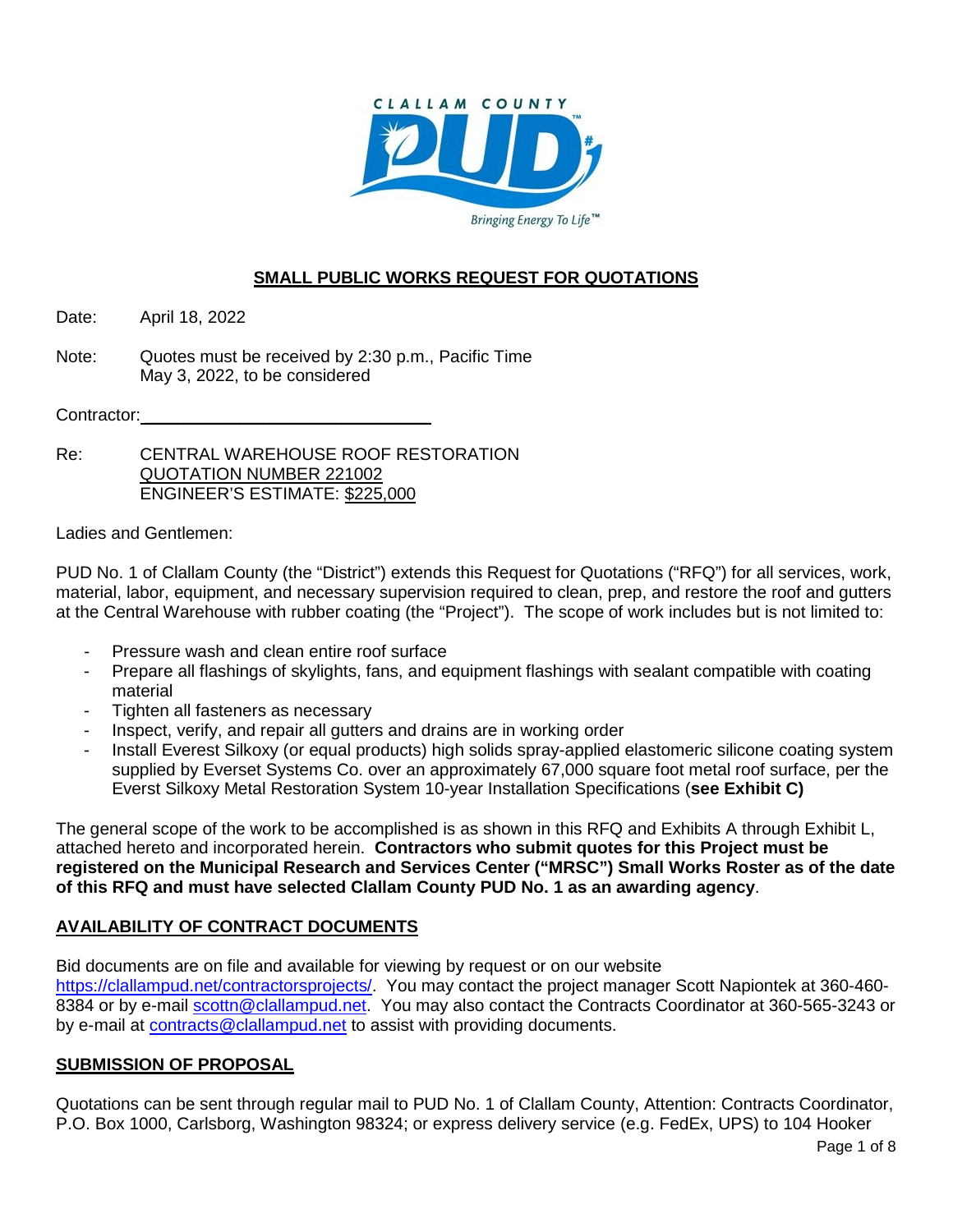Road, Sequim, WA 98382. The name and address of the contractor and the quotation number must appear on the envelope in which the proposal is submitted. Proposals must be filled out in ink or typewritten. No alterations or interlineations to the contractor's proposal will be permitted, unless made before submission and initialed and dated. Quotations may be hand-delivered PUD No. 1 of Clallam County, Attn: Contracts Coordinator, 104 Hooker Road, Sequim, Washington.

## **EXAMINATION OF SITE AND CONDITIONS**

Prior to the submission of the contractor's quote, the contractor shall make and shall be deemed to have made a careful examination of the Project site(s) and of all contract documents on file with the District, and shall become informed as to the location and nature of the proposed construction, the transportation facilities, the kind and character of the soil and terrain to be encountered, the kind of facilities required before and during the course of the Project, general local conditions, and all other matters that may affect the cost and the time of completion of the Project.

A mandatory pre-bid meeting has been scheduled for this Project. The meeting will be held at 10:00 a.m., April 26, 2022, at the Project site (described below) to provide a walk through and review of all aspects of the scope of work and answer any questions or clarify any details.

## **LOCATION**

The Project site is the Central Warehouse Facility located at 100 Hooker Road, Sequim, WA 98382.

## **HOURS OF WORK**

Normal working hours are from 6:30 a.m. to 5:00 p.m., Monday through Thursday, unless otherwise authorized by the District. The lunch period shall be observed from 11:30 a.m. to 12:00 p.m. unless unusual circumstances prevail.

The Contractor shall comply with all provisions of WAC 296-127-022, "Overtime According to RCW 49.28.065."

## **HOLIDAYS**

The Contractor shall observe holidays that correspond with District holidays on the same day as observed by the District.

#### **BID SECURITY**

Each proposal shall be accompanied by a certified check or cashier's check payable to the order of the District for a sum not less than Five Percent (5%) of the amount of the total quoted cost, or accompanied by a bid bond in an amount not less than Five Percent (5%) of the total quoted cost with a corporate surety licensed to do business in the State of Washington, conditioned that the District will be paid, as liquidated damages, the total amount specified in the bond unless the contractor enters into a contract in accordance with the quote and furnishes a performance and payment bond(s) for not less than One Hundred Percent (100%) of the contract price within ten (10) days of being notified as being the successful bidder, as required by RCW 54.04.080.

If a proposal is not accepted, the certified check, cashier's check, or bid bond will be returned within 90 days to the bidder furnishing the same, except that of the successful bidder shall be retained until a contract is entered into and a performance and payment bond(s) furnished as mentioned above.

If the contractor whose quote is accepted fails to enter into a contract and furnish the performance and payment bond(s) within ten (10) days of the date of being notified as being the successful bidder, the check or bid bond and the amount thereof shall be forfeited to the District. No contractor shall be permitted to withdraw a quote within a period of 30 days after the actual date on which the quotes were opened.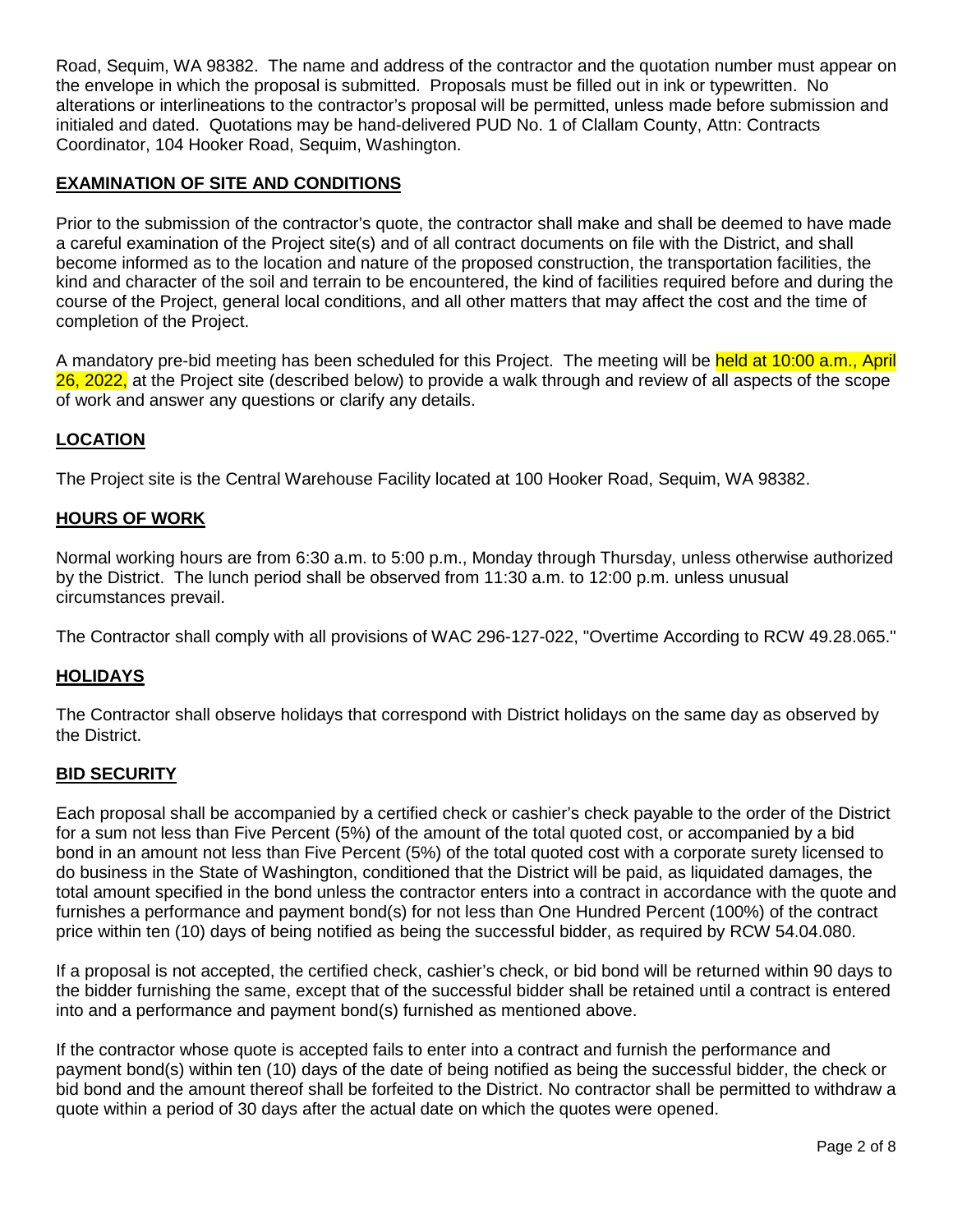## **PREVAILING WAGES**

The Contractor will be required to pay prevailing wages on this Project and comply with the most recent applicable prevailing wage rate(s) of the State of Washington Department of Labor and Industries **(Exhibit A)**. Please note that those rates included for occupations listed in **Exhibit A** are as furnished by the State of Washington, but it shall be the Contractor's responsibility to verify current rates. This information may not be all-inclusive; any other occupation used on the Project but not listed in this information must comply with the most recent applicable prevailing wage rate.

A State-approved "Statement of Intent to Pay Prevailing Wages" must be filed with the State of Washington before payment can be made of any sums due on this contract. Upon completion of the contract, an "Affidavit of Wages Paid" must be filed and approved with the State of Washington.

#### **INSURANCE**

The Contractor shall, at its own expense, carry in an insurance company or companies and under policies of insurance acceptable to and approved by the District, the following insurance with limits not less than shown on the respective items:

#### a. Worker's Compensation

To the limit required by the laws of the State of Washington.

#### b. Comprehensive General Liability and Property Damage Insurance

This insurance shall include coverage for Contractor's Contingency Liability Insurance covering Subcontractor's Liability, Contractual Liability Insurance, Completed Operations Liability Insurance, and Automobile Liability Insurance covering owned, non-owned, and hired units.

#### *Minimum Coverage Limits:*

| <b>Bodily Injury</b>   | \$1,000,000 each person                              |
|------------------------|------------------------------------------------------|
| <b>Property Damage</b> | \$1,000,000 each occurrence<br>\$2,000,000 aggregate |
| Umbrella Coverage      | \$2,000,000                                          |

c. All policies of insurance providing coverages required under paragraph "b" above shall name Public Utility District No. 1 of Clallam County as additional named insured with a cross liability clause and provide that no cancellation or material changes in the policies shall become effective unless thirty (30) days prior written notice of such cancellation or change is furnished to the District by registered mail.

Prior to commencement of any work hereunder, the Contractor shall provide the District with evidence of Worker's Compensation Insurance and with a Certificate of Insurance showing the District named as additional insured.

#### **EMPLOYER'S IDENTIFICATION NUMBER**

The contractor must furnish with the quotation the firm's Federal Employer Identification Number.

#### **SALES TAXES**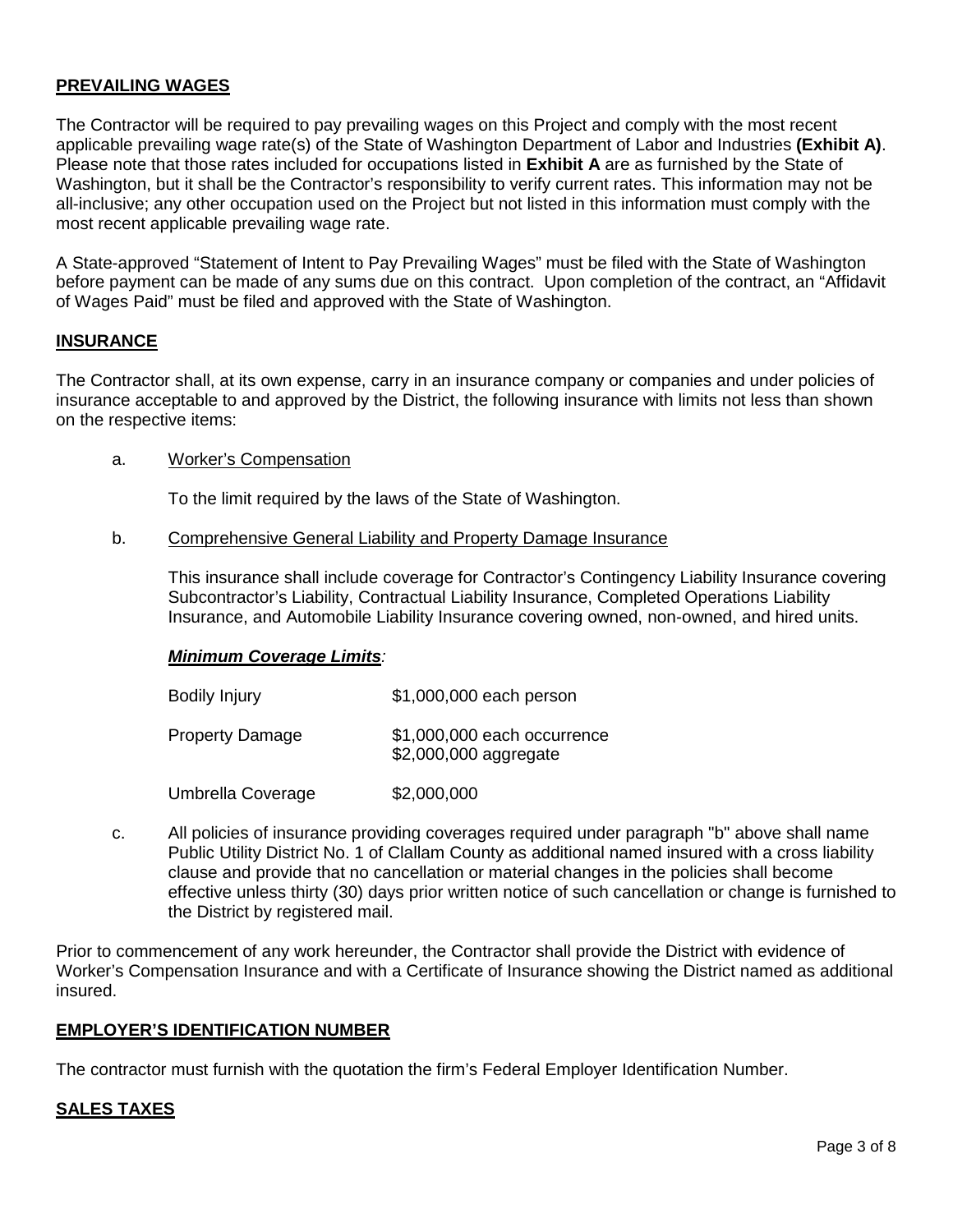Any county, city, or metropolitan municipal sales taxes that may be applicable to this transaction will be considered in evaluation of the quotes. In the event that a county, city, or metropolitan municipal sales tax is applicable to the proposed work, the Project will be awarded to the responsible contractor with the lowest quote, on the basis of the relative amount of the quoted cost plus the amount of county, city, or metropolitan municipal sales and use tax.

### **SAFETY REQUIREMENTS**

The Contractor is required to comply with all applicable federal, state, county, and/or city requirements pertaining to this type of work as well as the District's Contractor Safety Plan attached hereto as **Exhibit B**.

The Contractor's Safety Contact Person is listed below, along with that person's telephone number(s). The Contractor shall notify the District in the event that the Safety Contact Person changes.

| Name | <b>Telephone Number</b> |  |
|------|-------------------------|--|
|      |                         |  |
|      |                         |  |

The Contractor is required to adhere to the Washington State COVID-19 Health and Safety requirements in effect at the time of the work. The latest State Guidance can be found at the following links:

[https://www.governor.wa.gov/issues/issues/covid-19-resources/covid-19-reopening-guidance](https://www.governor.wa.gov/issues/issues/covid-19-resources/covid-19-reopening-guidance-businesses-and-workers)[businesses-and-workers](https://www.governor.wa.gov/issues/issues/covid-19-resources/covid-19-reopening-guidance-businesses-and-workers)

### **COMPLIANCE WITH STATUTES AND REGULATIONS**

The Contractor, and all workers and equipment engaged in work on the Project, shall comply with all applicable statutes, ordinances, rules, and regulations pertaining to the work, including, without limitation, the rules and regulations set forth by the Washington Industrial Safety and Health Act of 1973, the Williams-Steiger Occupational Safety and Health Act of 1970, and 29 CFR 1910.269 (concerning the operation and maintenance of electric power generation, control, transformation, transmission and distribution lines and equipment).

#### **CONTRACTOR'S PROPRIETARY INFORMATION**

The Contractor acknowledges the District is subject to chapter 42.56 RCW, the Public Disclosure Act, and this Contract shall be a public record as defined in RCW 42.56.040 through 42.56.550. Any specific information submitted to the District and claimed by the Contractor to be confidential or proprietary, must be clearly identified as such by the Contractor. To the extent consistent with chapter 42.56 RCW, the District shall maintain the confidentiality of all such information marked or identified as confidential or proprietary. If a request is made to view the Contractor's proprietary information and the District intends to release the information, the District will notify the Contractor of the request and notify the Contractor of the date that such records will be released to the requester. It will be the responsibility of the Contractor to obtain any necessary court order enjoining that disclosure. If the Contractor fails to obtain the court order enjoining disclosure, the District will release the requested information.

#### **DISPUTES**

All questions or disputes as to the true meaning of the specifications shall be decided by the District. It is understood that such decisions do not relieve the Contractor as being engaged in an independent business and that it will perform the work under this quotation as an independent contractor and not as the agent, employee, or servant of the District; that it has and hereby retains the right to exercise control and supervision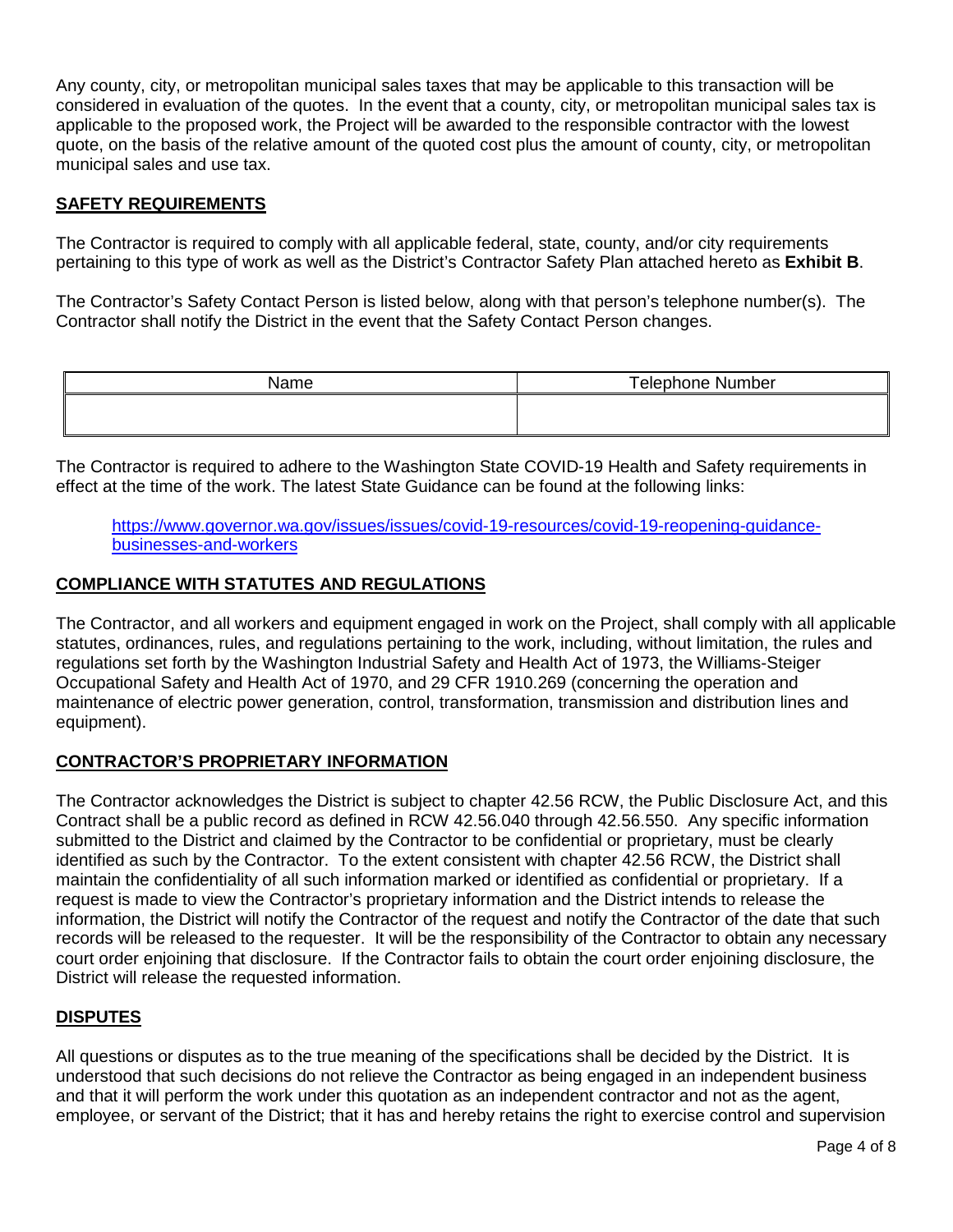of the work and full control over the employment, direction, compensation, and discharge of all persons assisting in the work; that it will be solely responsible for the payment of its employees and for the payment of all federal, state, county, and municipal taxes and contributions pertaining thereto, including but not limited to payments for workers' compensation benefits; and that it will be responsible for its own acts and those of its subordinates, employees, and subcontractors during the term of this quotation.

## **CLAIMS AND LIENS**

The Contractor shall promptly pay all claims for labor done for the performance of the Project work and shall keep all said work free from all liens arising from labor done thereto. The District's Auditing Officer may require the Contractor to furnish payroll records for the District's inspection.

## **QUOTATION IRREGULARITIES OR ERRORS**

The District reserves the right to waive non-material irregularities or minor errors in any quotation.

### **REJECTION OF QUOTATION**

The District reserves the right to reject all quotations and re-issue the RFQ.

### **AWARD OF PROJECT AND TIMEFRAME**

The District shall prepare and execute a contract with the lowest responsible contractor. Work shall commence no later than May 16, 2022 and be completed no later than July 27, 2022.

#### **RETAINAGE**

In accordance with the Revised Code of Washington, Chapter 60.28, public improvement contracts shall provide, and public bodies shall reserve, a contract retainage not to exceed five percent of the moneys earned by the Contractor as a trust fund for the protection and payment of: (a) the claims of any person arising under this quotation, and (b) the State with respect to taxes imposed pursuant to Title 82 RCW which may be due from such Contractor.

#### **CONTRACTOR**

This Project shall be performed by one general contractor. A contractor submitting a quotation may not provide a quote for only a portion of the Project, but may use necessary subcontractors to complete the work. All subcontractors must be listed in the quotation.

#### **CONTRACTOR INFORMATION**

| State of Washington Contractor's License Number:                                                                                                                    |  |
|---------------------------------------------------------------------------------------------------------------------------------------------------------------------|--|
| <b>Expiration Date:</b>                                                                                                                                             |  |
| State of Washington UBI Number (Unified Business Identifier):                                                                                                       |  |
| Employer's Identification Number (the number used by companies<br>when filing their Employer's Quarterly Federal Tax Return, U.S.<br>Treasury Department Form 941): |  |
| Business Form (eg, sole proprietor, partnership, LLC, corporation):                                                                                                 |  |

#### **SUBCONTRACTORS**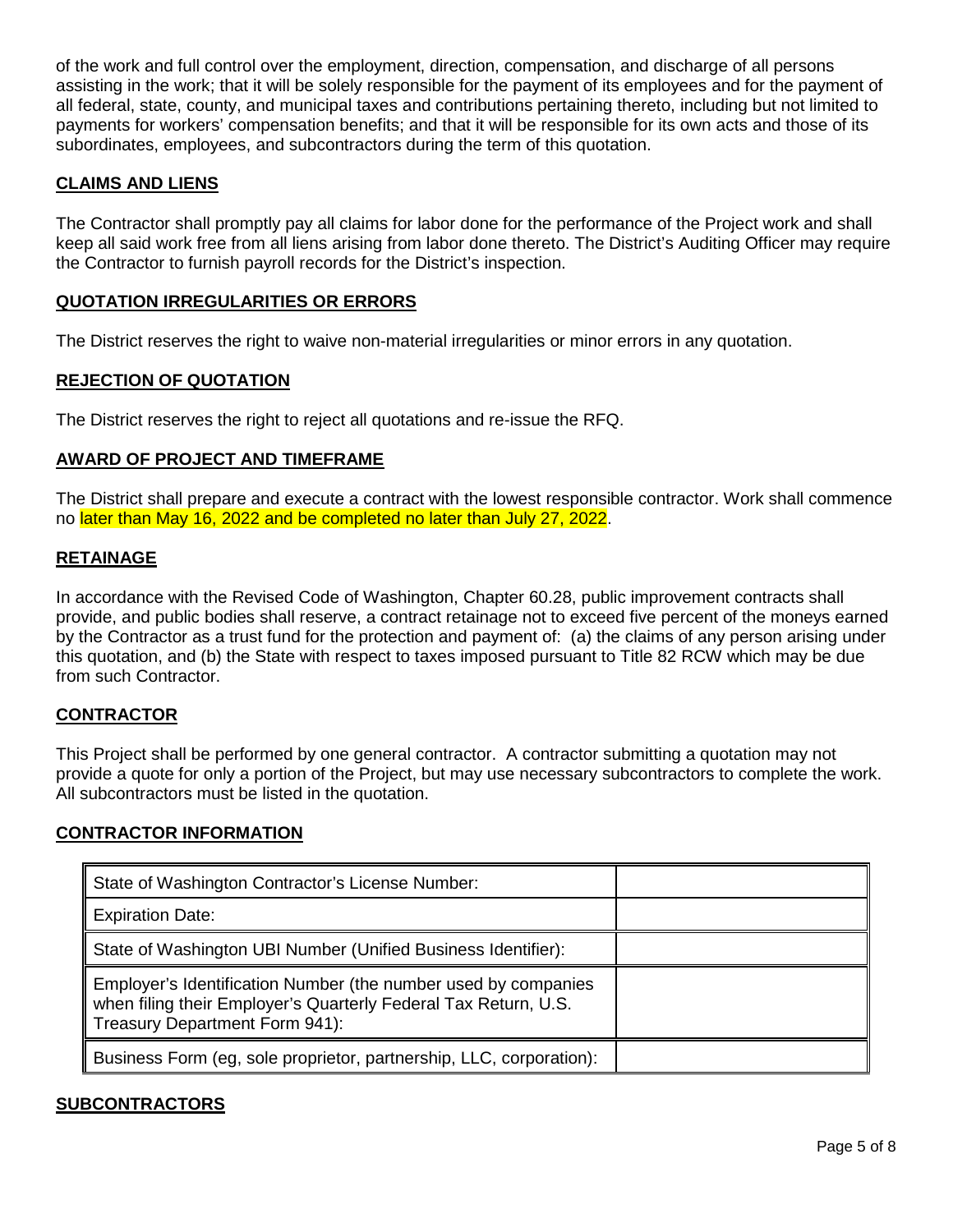Any subcontractors not listed shall not be allowed to perform work on this project without written approval of the District. **Any subcontractor not listed will not be allowed on the construction site until a Change Order has been executed.**

| Name | Address | Type of Work |
|------|---------|--------------|
|      |         |              |
|      |         |              |
|      |         |              |

## **MANDATORY BIDDER RESPONSIBILITY CRITERIA**

It is the District's intent to award a contract to the responsible contractor with the lowest quote. Pursuant to RCW 39.04.350(1), in order to be deemed responsible, the contractor must satisfy the following criteria at the time the quote is submitted:

- 1. Have, at the time of quote submittal, a certificate of registration in compliance with chapter 18.27 RCW;
- 2. Have a current Washington State unified business identifier ("UBI") number;
- 3. If applicable, have industrial insurance coverage for the contractor's employees working in Washington as required in Title 51 RCW; an Employment Security Department number as required in Title 50 RCW; and a state excise tax registration number as required in Title 82 RCW;
- 4. Not be disqualified from bidding on any public works contract under RCW 39.06.010 or 39.12.065(3);
- 5. Within the three-year period immediately preceding the date of the RFQ, not have been determined by a final and binding citation and notice of assessment issued by the Washington Department of Labor and Industries or through a civil judgment entered by a court of limited or general jurisdiction to have willfully violated, as defined in RCW 49.48.082, any provision of Chapter 49.46, 49.48, or 49.52 RCW.
- 6. Have, at the time of quote submittal, received training or have been deemed exempt by the Department of Labor and Industries on the requirements related to public works and prevailing wage under this chapter and chapter 39.12 RCW.

The District may require a contractor to submit documentation demonstrating compliance with the criteria.

#### **PROJECT QUOTATION**

Total price for furnishing all labor, equipment, and materials as described in the quotation documents for this Project:

| <b>SUBTOTAL</b><br>(DO NOT INCLUDE WSST) |  |
|------------------------------------------|--|
| <b>WSST (8.5%)</b>                       |  |
| <b>TOTAL QUOTE</b>                       |  |

The District will consider an alternate bid.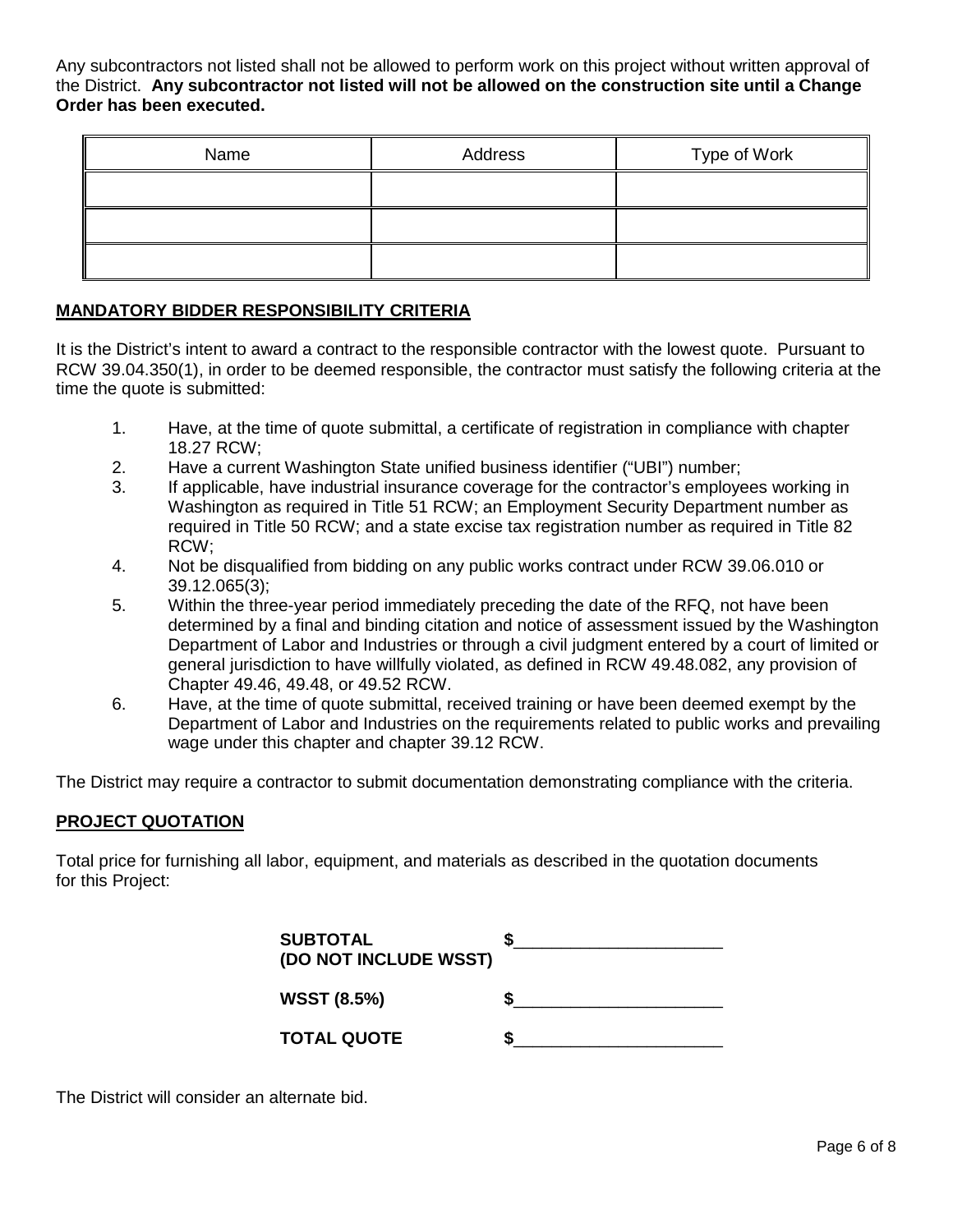### Alternate Price Quotation

|       | Have you had any fatal accidents on any project during the past three years?                                                           |                    |  |
|-------|----------------------------------------------------------------------------------------------------------------------------------------|--------------------|--|
| Yes:  | (Please provide a brief description below if Yes)                                                                                      | No: ______________ |  |
|       | Proposed Modifications or Additions:                                                                                                   |                    |  |
| Firm: | Submitted by:<br><u> 1989 - Johann Stoff, deutscher Stoff, der Stoff, der Stoff, der Stoff, der Stoff, der Stoff, der Stoff, der S</u> |                    |  |
| By:   | (Signature)                                                                                                                            | (Typed or Printed) |  |
|       | <b>Mailing Address:</b>                                                                                                                |                    |  |
|       | <b>Street Address:</b>                                                                                                                 |                    |  |
|       | Telephone Number:                                                                                                                      |                    |  |
|       | FAX Number:                                                                                                                            |                    |  |
|       | <b>E-Mail Address</b>                                                                                                                  |                    |  |

Interested contractors should contact Scott Napiontek at 360.460.8384 or via e-mail at [scottn@clallampud.net](mailto:scottn@clallampud.net) with questions regarding this quotation. All questions or requests for clarifications must be received 3 business days prior to bid due date and time. Questions or requests submitted after that time shall not be addressed.

We would greatly appreciate your efforts in submitting a quotation for this work.